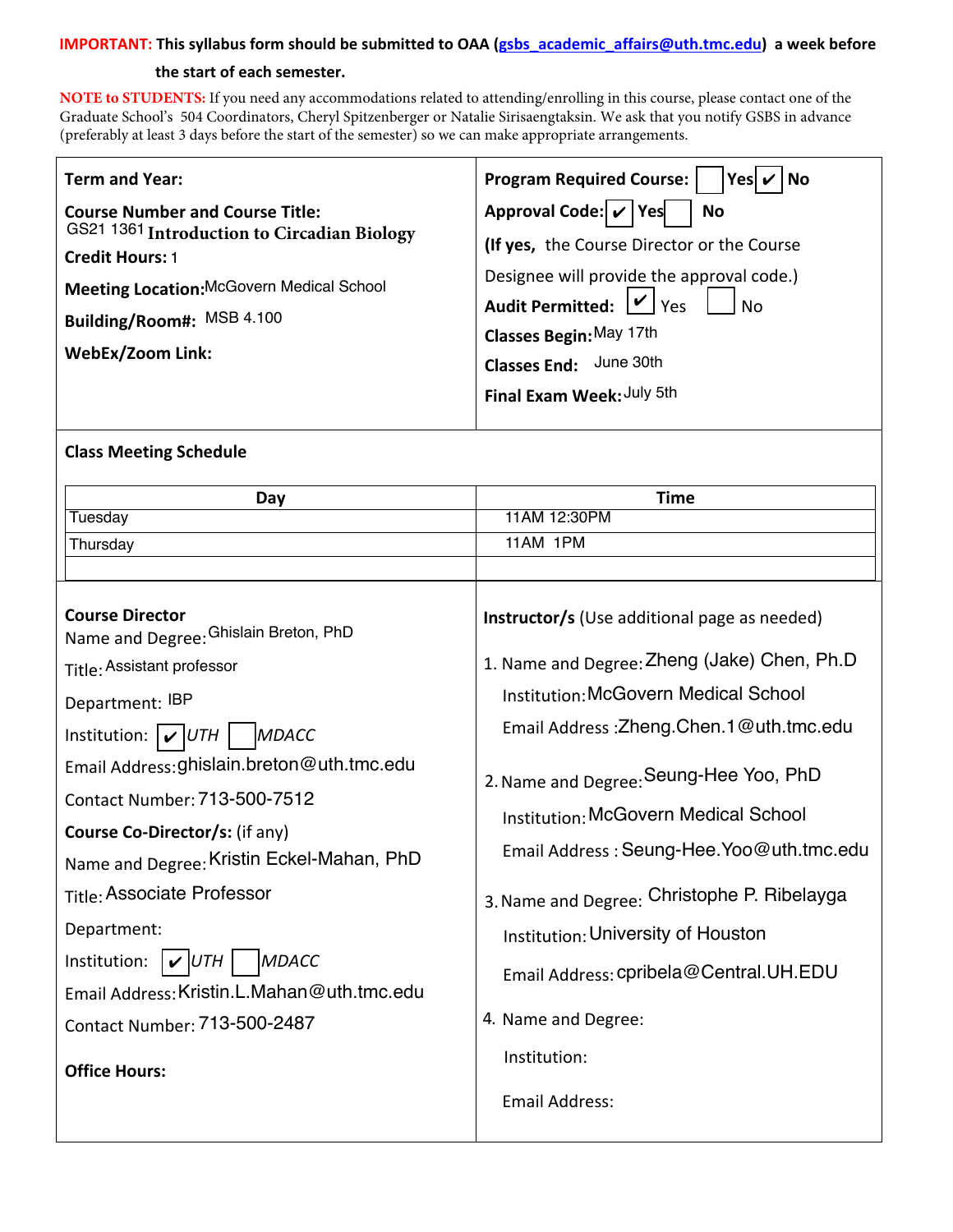| Teaching Assistant: (if any) | Cont. Instructor/s  |
|------------------------------|---------------------|
| Name and Email Address       | 5. Name and Degree: |
|                              | Institution:        |
| Name and Email Address       | Email Address:      |
|                              |                     |

**Course description**: This is a nano course aimed at students who would like to familiarize themselves with the concept of circadian timing. The course will introduce the students to the anatomical, biochemical, and molecular bases of circadian clocks, with an emphasis on the mammalian circadian system. The course will bring an understanding on how circadian rhythms are a fundamental property of living beings. Events underlying dysregulated clock function and subsequent impact on health will also be covered.

**Textbook/Supplemental Reading Materials** (if any)

- •
- 
- 
- 
- •
- •
- 
- •

# **Course Objective/s:**

Upon successful completion of this course, students will

# *Specific Learning Objectives***:**

1. organization and homeostasis of the circadian system. To understand key concepts of the physiological basis underlying circadian clocks and

 $2$  effectors of circadian clocks associated with the control of specific functions or behavior. To identify key pathways involved in the entrainment of circadian clocks as well as key

 $3.$  modulate function and behavior on a daily or a seasonal basis. To learn how the daily changes in environmental factors and circadian clocks interact to

 $4$  circadian clock function that impinge on physiological processes. To gain a working understanding of application and interpretation of experimental tests of

To gain knowledge of emerging topics and techniques in the field of Circadian Biology.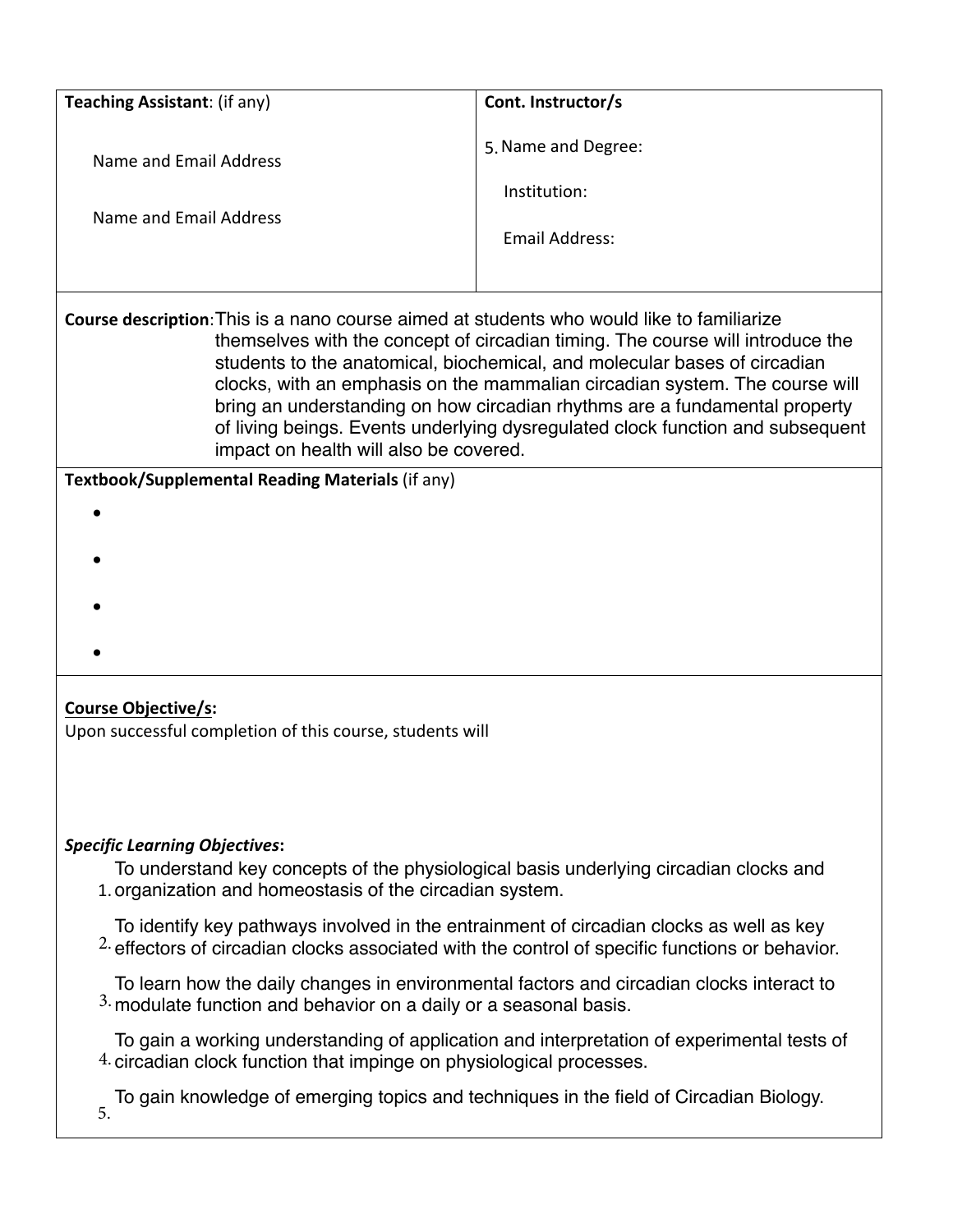**Student responsibilities and expectations:** *(See example below. NOTE: Delete the written example once you input your information in this field.* 

1. Read, process, and review (study) material from 1 or 2 seminal reviews relating to the week's circadian biology topic

2. Read 1 research article per week and present a section of in its entirety for group discussion (e.g., primary research)

3. Prepare for and take a final examination based on lecture and some reading material